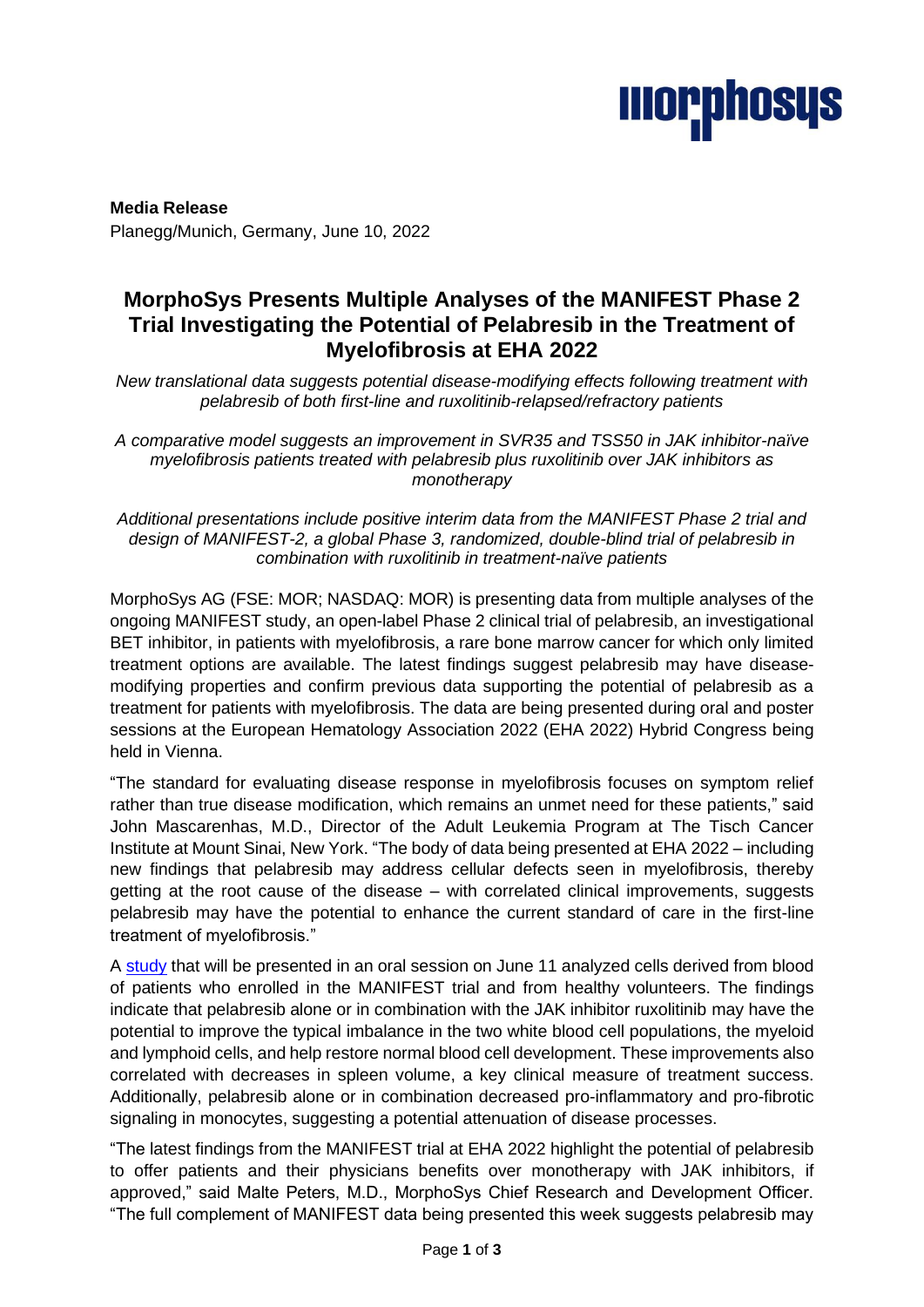help improve outcomes for patients with myelofibrosis and reaffirms our confidence in the Phase 3 MANIFEST-2 study. We are committed to these patients, who need better options in first-line treatment and beyond."

A second [oral presentation](https://library.ehaweb.org/eha/2022/eha2022-congress/357062/john.mascarenhas.bet.inhibitor.pelabresib.28cpi-061029.combined.with.ruxolitinib.html?f=listing%3D0%2Abrowseby%3D8%2Asortby%3D1%2Adate%3D2022-06-04+15%3A55%3A51%2C2022-06-07+15%3A55%3A34%2Asearch%3Dpelabresib) on June 11 highlights positive interim data from the MANIFEST trial on the safety and efficacy of pelabresib in combination with ruxolitinib in patients who were not previously treated with a JAK inhibitor and in those with suboptimal response to ruxolitinib. The findings show that the combination was generally well tolerated and offered reductions in spleen volume and symptom burden, with disease-modifying activity as measured by reduced levels of pro-inflammatory cytokines and improved bone marrow morphology. Over two-thirds (68%; n=57) of JAK inhibitor-naïve patients treated with the combination achieved at least a 35% reduction in spleen volume (SVR35) from baseline at week 24. Notably, 80% of patients achieved SVR35 at any time on study. Most patients also saw their symptoms reduced, with 56% (n=46) achieving at least a 50% reduction in total symptom score (TSS50) from baseline at week 24. No new safety signals were identified in the study. The most common hematologic adverse events were thrombocytopenia (12%, grade 3/4) and anemia (34%, grade 3/4). Nonhematological events included dyspnea (5%, grade 3) and respiratory tract infections (8%, grade 3/4).

In a [poster presentation](https://library.ehaweb.org/eha/2022/eha2022-congress/357888/vikas.gupta.matching-adjusted.indirect.comparison.28maic29.of.pelabresib.html?f=listing%3D0%2Abrowseby%3D8%2Asortby%3D1%2Adate%3D2022-06-04+15%3A55%3A51%2C2022-06-07+15%3A55%3A34%2Asearch%3Dpelabresib) at EHA 2022, matching-adjusted indirect comparisons were used to compare findings for the combination of pelabresib plus ruxolitinib in treatment-naïve patients with intermediate- or high-risk disease in one arm of the MANIFEST trial with findings from historical clinical trials examining the use of JAK inhibitor monotherapy in myelofibrosis. Adjusting for cross-trial differences, the estimated response rate ratios favored the pelabresib combination over ruxolitinib, fedratinib or momelotinib monotherapy for SVR35 and for TSS50, suggesting improved efficacy versus the JAK inhibitors alone.

A second [poster presentation](https://library.ehaweb.org/eha/2022/eha2022-congress/357889/claire.harrison.manifest-2.a.global.phase.3.randomized.double-blind.html?f=listing%3D0%2Abrowseby%3D8%2Asortby%3D1%2Asearch%3Dp1030) includes trial design information for the Phase 3 MANIFEST-2 study. MANIFEST-2, which is currently enrolling, will compare pelabresib in combination with ruxolitinib versus placebo plus ruxolitinib in approximately 400 patients with myelofibrosis who are naïve to JAK inhibitor therapy. MorphoSys is expected to report topline data from the MANIFEST-2 trial in the first half of 2024.

# **About Pelabresib**

Pelabresib (CPI-0610) is an investigational selective small molecule designed to promote anti-tumor activity by inhibiting the function of bromodomain and extra-terminal domain (BET) proteins to decrease the expression of abnormally expressed genes in cancer. Pelabresib is being investigated as a treatment for myelofibrosis and has not yet been evaluated or approved by any regulatory authorities.

# **About Myelofibrosis**

Myelofibrosis is a type of chronic leukemia that causes extensive scarring in the bone marrow, which disrupts the body's normal production of healthy blood cells. The result is a reduction in red blood cells, which can cause weakness and fatigue, and in platelets, which increases the risk of bleeding due to deficient clotting. Myelofibrosis often causes an enlarged spleen. It is most often diagnosed in people older than 50 and can occur on its own (called primary myelofibrosis) or because of another bone marrow disorder.

# **About MANIFEST**

[MANIFEST \(NCT02158858\)](https://clinicaltrials.gov/ct2/show/NCT02158858) is an open-label Phase 2 clinical trial of pelabresib in patients with myelofibrosis.

The MANIFEST trial is evaluating pelabresib in combination with ruxolitinib in JAK-inhibitor-naïve myelofibrosis patients (Arm 3), with a primary endpoint of the proportion of patients with a ≥35% spleen volume reduction from baseline (SVR35) after 24 weeks of treatment. The trial is also evaluating pelabresib either as a monotherapy in patients who are resistant to, intolerant of, or ineligible for ruxolitinib and no longer on the drug (Arm 1) or as addon therapy in combination with ruxolitinib in patients with a suboptimal response to ruxolitinib or myelofibrosis progression (Arm 2). Patients in Arms 1 and 2 are being stratified based on transfusion-dependent (TD) status. The